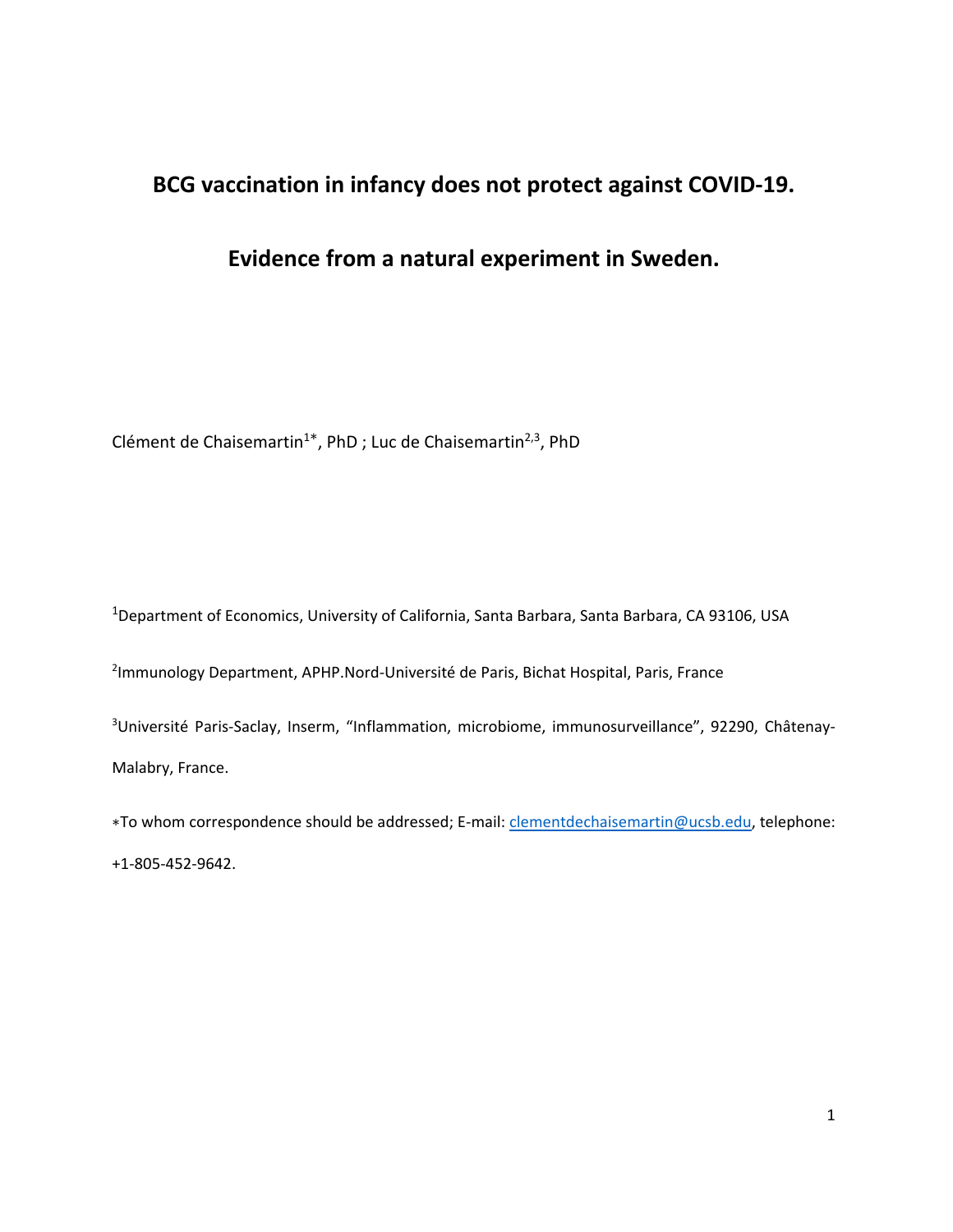## **Abstract**

#### **Background**

The Bacille Calmette-Guérin (BCG) tuberculosis vaccine has immunity benefits against respiratory infections. Accordingly, it has been hypothesized that it may have a protective effect against COVID‐19. Recent research found that countries with universal Bacillus Calmette‐Guérin (BCG) childhood vaccination policies tend to be less affected by the COVID‐19 pandemic. However, such ecological studies are biased by numerous confounders. Instead, this paper takes advantage of a rare nationwide natural experiment that took place in Sweden in 1975, where discontinuation of newborns BCG vaccination led to a dramatic fall of the BCG coverage rate from 92% to 2% , thus allowing us to estimate the BCG's effect without all the biases associated with cross‐country comparisons.

#### **Methods**

Numbers of COVID‐19 cases and hospitalizations were recorded for birth cohorts born just before and just after that change, representing 1,026,304 and 1,018,544 individuals, respectively. We used regression discontinuity to assess the effect of BCG vaccination on Covid‐19 related outcomes. This method used on such a large population allows for a high precision that would be hard to achieve using a classical randomized controlled trial.

## **Results**

The odds ratio for Covid‐19 cases and Covid‐19 related hospitalizations were 0∙9997 (CI95: [0∙8002‐ 1∙1992]) and 1∙1931 (CI95: [0∙7558‐1∙6304]), respectively. We can thus reject with 95% confidence that universal BCG vaccination reduces the number of cases by more than 20% and the number of hospitalizations by more than 24%

## **Conclusions**

While the effect of a recent vaccination must be evaluated, we provide strong evidence that receiving the BCG vaccine at birth does not have a protective effect against COVID‐19.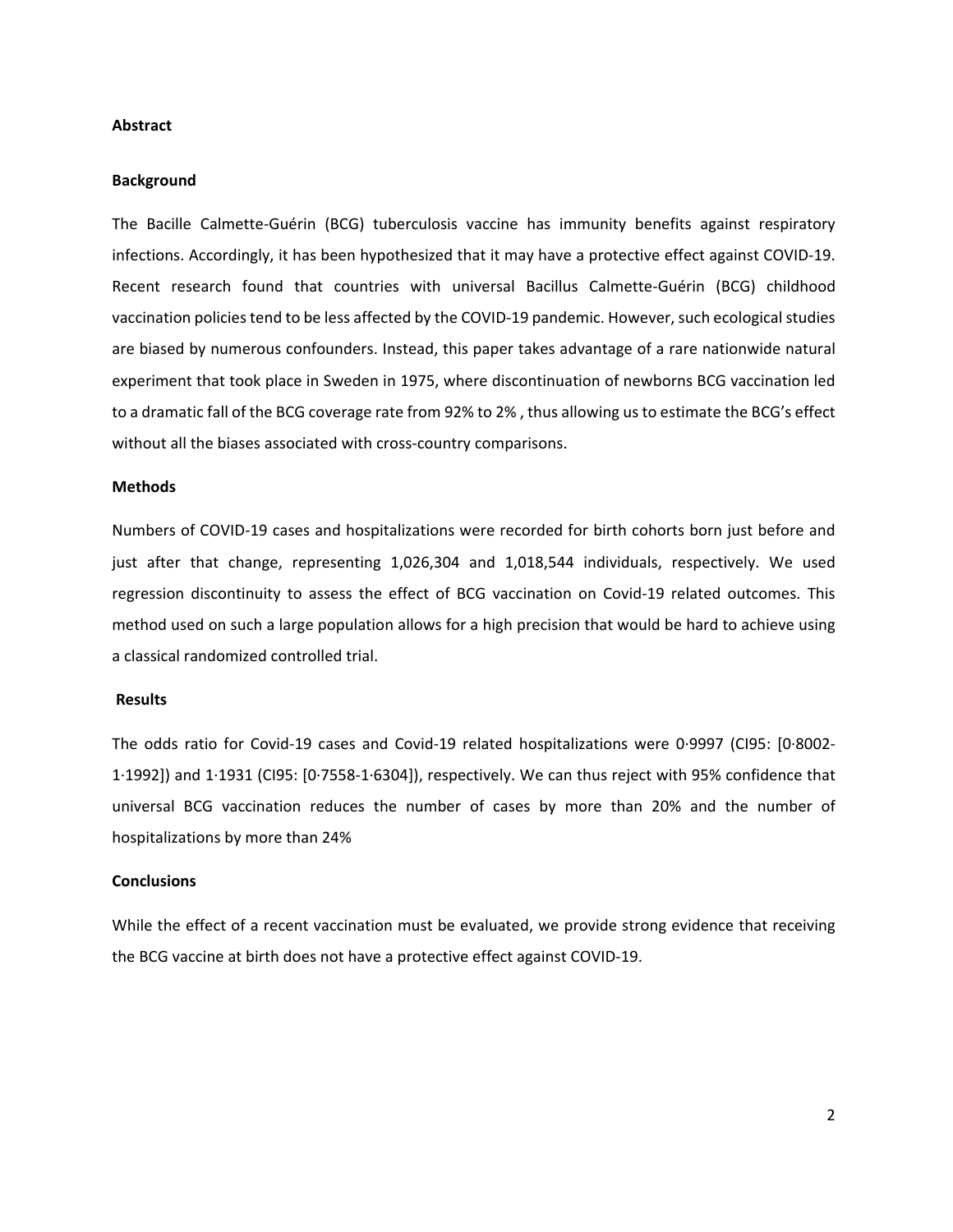## **Introduction**

The Bacille Calmette-Guérin (BCG) tuberculosis vaccine has immunity benefits against non-targeted pathogens<sup>1</sup>, and in particular against respiratory infections caused by RNA viruses like influenza<sup>2</sup>. Since SARS-Cov-2 is also a single-stranded RNA virus, it has been hypothesized that differences in BCG vaccination coverage could explain the wide differences in disease burden observed between countries. A pioneering preprint paper by Miller *et al*. found that countries with universal Bacillus Calmette‐Guérin (BCG) childhood vaccination policies tend to be less affected by the COVID‐19 pandemic, in terms of their number of cases and deaths<sup>3</sup>. While unpublished, this study had a great impact and gave rise to many comments and follow-up studies (reviewed in<sup>4</sup>). Some published studies were able to replicate this result<sup>5,6</sup>, but several authors underlined the important statistical flaws inherent to such ecological studies and concluded that randomized controlled trials (RCT) were necessary to address the question<sup>4,7</sup>. As of June 5th 2020, no less than 12 randomized controlled trials (RCTs) studying the protective effect of the BCG against COVID-19 are already registered on https://clinicaltrials.gov/. However, none has a primary completion date earlier than October 1<sup>st</sup> 2020, so these RCTs' first results will not be known until at least five or six months. With the epidemic still on the rise worldwide, and in the absence of a SARS‐Cov‐2 vaccine, there is an urgent need to know if BCG non‐specific effects could be harnessed as a substitute prophylactic treatment.

Regression discontinuity (RD) is a method designed by social scientists to assess the effect of an exposure on an outcome. It is deemed as reliable as RCTs to tease out causality from correlation<sup>8</sup>, and typically yields results similar to those obtained in RCTs<sup>9,10</sup>. In this paper, we applied this method to a rare natural experiment that took place in Sweden. Sweden currently has the 5th highest ratio of COVID‐19 deaths per capita in the world. In April 1975, it stopped its newborns BCG vaccination program, leading to a dramatic drop of the BCG vaccination rate from 92% to 2% for cohorts born just before and just after the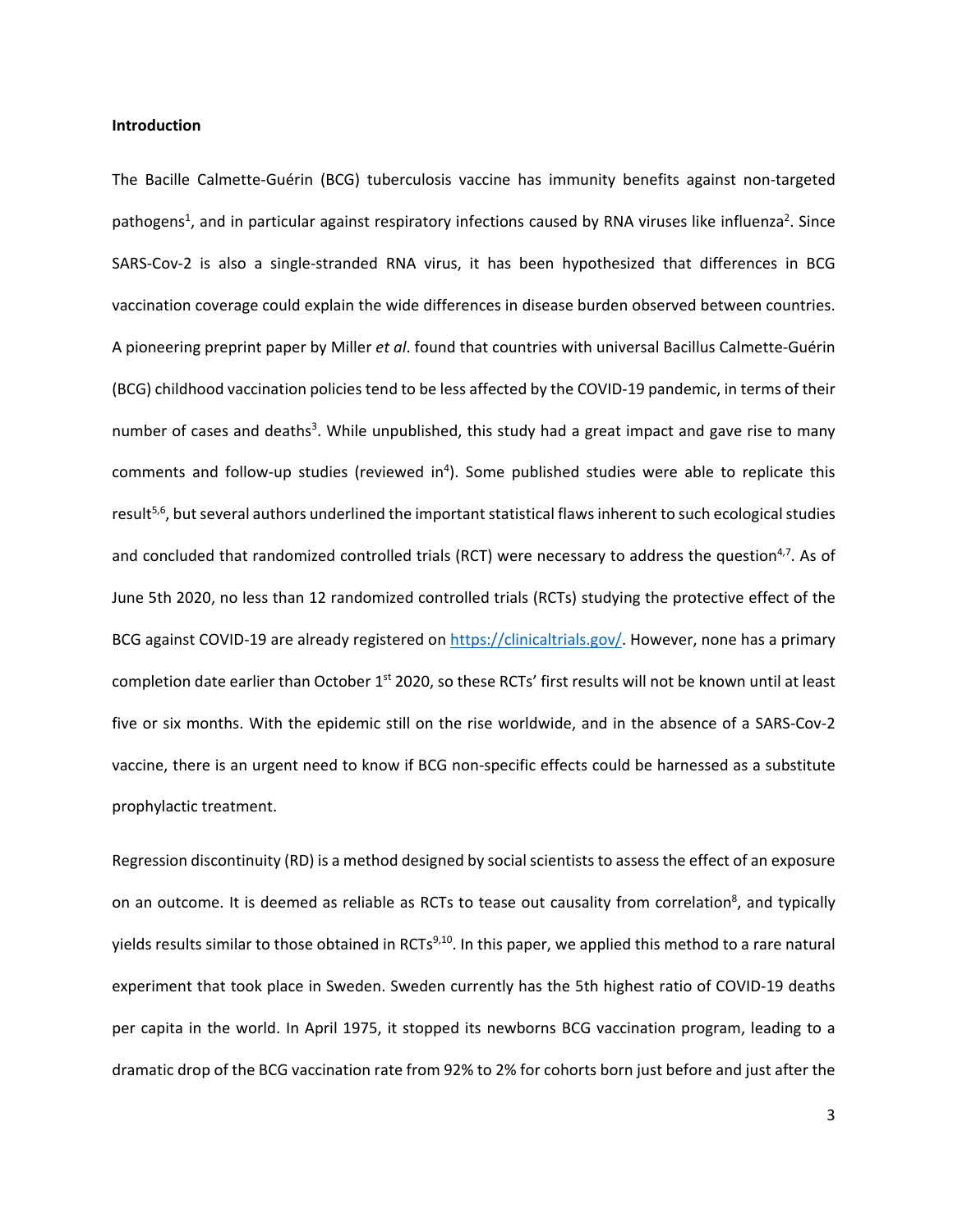change<sup>11</sup>. We compared the number of COVID-19 cases, hospitalizations, and deaths per capita, for cohorts born *just before*  and *just after* April 1975, representing 1,026,304 and 1,018,544 individuals, respectively. Using RD, we were able to show that those cohorts do not have different numbers of COVID‐ 19 cases, hospitalizations or deaths per capita, with a high precision that would hardly be possible to reach with a RCT design.

## **Methods**

#### **Data sources**

Two sources of data were used. First, COVID‐19 reported cases, hospitalizations, and deaths compiled by Folkhälsomyndigheten, the Public Health Agency of Sweden, as of May 17th 2020. At that date, Sweden had 30,312 reported COVID‐19 cases and 3,954 reported COVID‐19‐related deaths (i.e with a confirmed Covid-19 diagnosis during the past 30 days)<sup>12</sup>. Second, Swedish demographic data publicly available from Statistics Sweden's website were used. For the number of Covid‐19 cases and hospitalizations, quaterly birth cohort (QBC) from Q1‐1930 to Q4‐2001 and from Q1‐1930 to Q4‐1991 were used, respectively. For number of reported Covid‐19 death, data were grouped by three yearly birth cohorts (YBC) from YBC 1930 to YBC 1980 to ensure that all groups had at least five deaths recorded. The detail of the raw and constructed variables used in the analysis are described in Supplementary Table 1.

#### **Statistics**

Regression discontinuity (RD) is a commonly-used method to measure the effect of a treatment on an outcome<sup>13</sup>. It is applicable when only individuals that satisfy a strict criterion are eligible for a policy. Then, RD amounts to comparing the outcome of interest among individuals just above and just below the eligibility threshold. In this study, RD will amount to comparing the number of COVID-19 cases, hospitalizations, and deaths among individuals born just before and just after April 1st 1975. The effect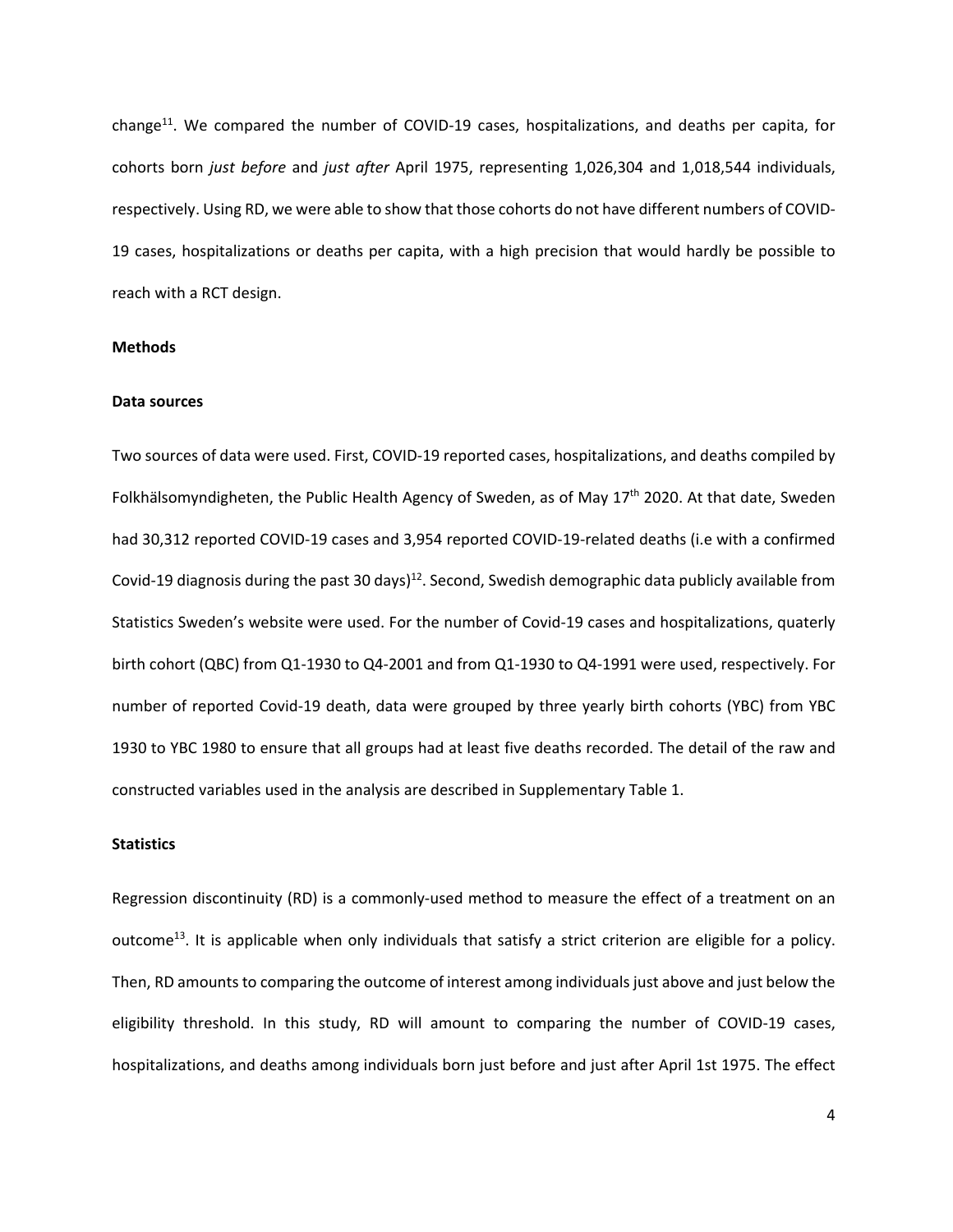of universal BCG vaccination for individuals born around April 1st, 1975 was estimated using the state‐ of-the-art estimator for RD<sup>14</sup>. The estimator amounts to comparing treated and control units, in a narrow window around April 1st 1975. It uses linear regressions of the outcome on birth cohort to the left and to the right of the threshold, to predict the outcome of treated and untreated units at the threshold. Then, the estimator is the difference between these two predicted values. The estimator and 95% confidence interval were computed using the rdrobust Stata command, see<sup>15</sup>.

## **Results**

This study uses the number of COVID-19 cases per 1000 inhabitants for quarterly birth cohorts born between Q1‐1930 and Q4‐2001, the number of COVID‐19 hospitalizations per 1000 inhabitants for cohorts born between Q1‐1930 and Q4‐1991, and the number of COVID‐19 deaths per 1000 inhabitants for groups of three yearly birth cohorts, from 1930‐1931‐1932 to 1978‐1979‐1980. These variables were constructed using data compiled by the Public Health Agency of Sweden; see the supplementary Table 1 for details.

In an RD design, the presence or absence of a treatment effect can be assessed visually, by drawing a scatter-plot with the variable determining eligibility on the x-axis, and the outcome variable on the y-axis. If one observes that the relationship between these two variables jumps discontinuously at the eligibility threshold, this is indicative of a treatment effect. Accordingly, Figure 1 shows no discontinuity in the numbers of COVID‐19 cases per 1000 inhabitants for cohorts born just before and just after April 1975. This suggests that universal BCG vaccination has no effect on the number of COVID‐19 cases per 1000 inhabitants for individuals born in 1975. Figures 2 and 3 show that similar conclusions apply when one looks at the number of COVID‐19 hospitalizations per 1000 inhabitants and at the number of COVID‐19 deaths per 1000 inhabitants. The number of deaths per 1000 inhabitants is several orders of magnitudes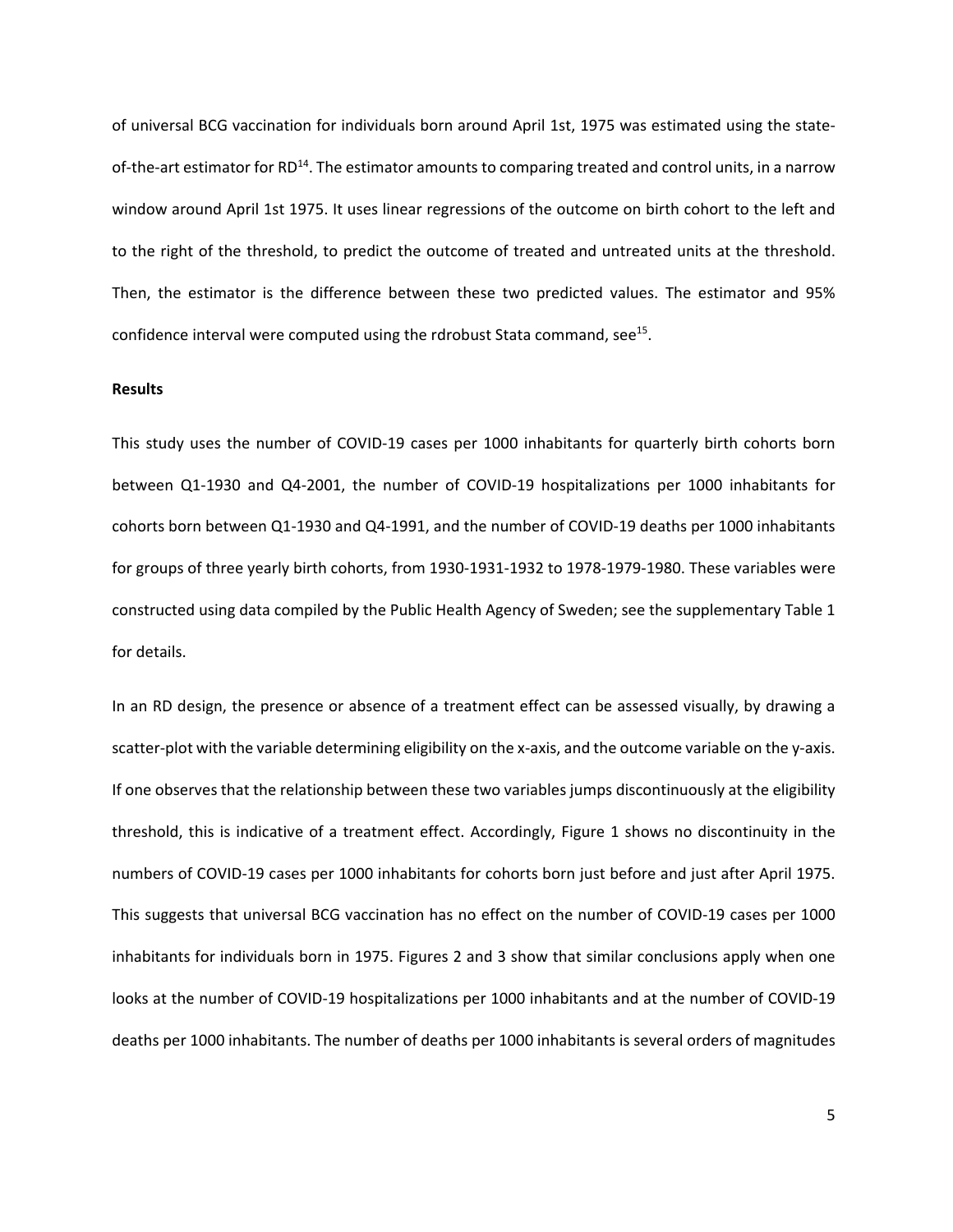higher for older than for younger cohorts, so Figure 3 only presents those numbers for cohorts born after 1960 to keep the graph legible.

This visual analysis is confirmed by the statistical calculations. Table 1 reports RD estimates of the effect of the BCG vaccination policy on COVID‐19 outcomes, using the RD estimator (see Methods). They show that the effects of the BCG vaccination policy on cases per 1000 inhabitants and hospitalizations per 1000 inhabitants are not statistically different from 0. Based on the confidence intervals, we can reject with 95% confidence that universal BCG vaccination reduces the number of cases per 1000 inhabitants by more than 0∙409, an effect equivalent to 13% of the number of cases per 1000 inhabitants in the 1975 cohort. For the number of hospitalizations per 1000 inhabitants, the effect we can reject is equal to 15% of the number of hospitalizations per 1000 inhabitants in the 1975 cohort. For deaths per 1000 inhabitants, there is only two data points to the right of the Q2-1975 threshold. Therefore, the RD estimator cannot be computed for that outcome. Instead, we just compared the number of COVID‐19 deaths per 1000 inhabitants in the 1972‐1973‐1974 and 1975‐1976‐1977 YBCs using a standard t‐test, even though this method does not account for the fact those two groups differ in age, contrary to the RD method. Doing so, we find that the difference between the deaths per 1000 inhabitants of the two groups is not different from 0.

The effects in Table 1 are *intention*‐*to‐treat* effects 16: not all Swedish residents born just before April 1975 received the BCG vaccine at birth, and some of those born just after April 1975 received it. In particular, foreign-born residents account for 27⋅2% of the Swedish population born in 1975 as per Statistics Sweden's data, and they were not affected by the 1975 policy. Among natives, the policy led to a drop of the vaccination rate from 92 to 2%<sup>11</sup>. Assuming that the BCG vaccination rate of foreign-born residents is the same just before and just after April 1975, a reasonable assumption as no other European country changed its BCG vaccination policy in 1975, the policy led to a drop in the BCG vaccination rate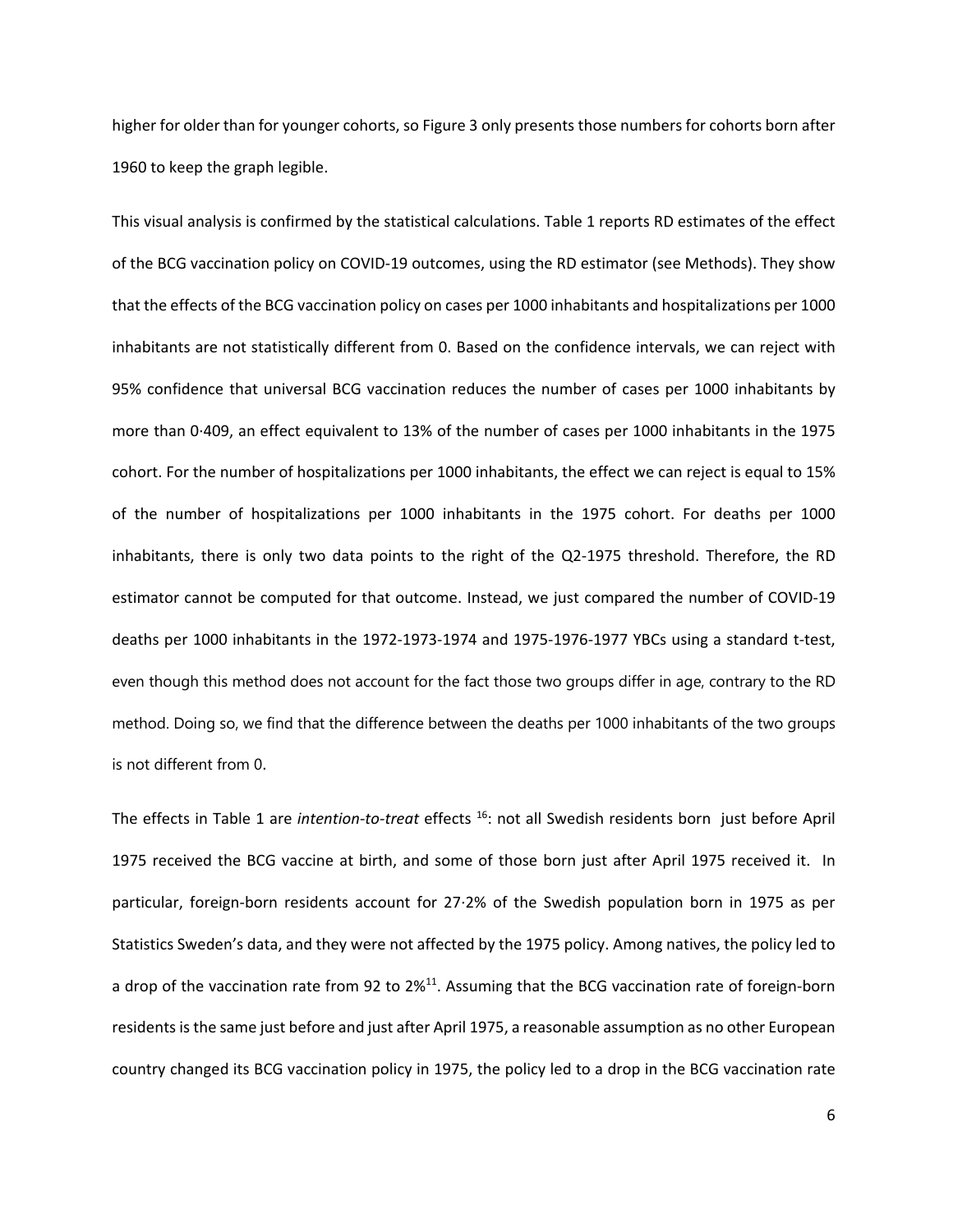of 0*∙*655 ((1‐0∙272)×(0∙92‐0∙02)=0∙655). Then, to convert the intention‐to‐treat effects in Table 1 into the effect of being vaccinated at birth, one needs to divide the intention-to-treat effects and their confidence intervals by 0∙655, the change in the BCG vaccination rate at birth induced by the reform17. In odds ratios, the effects thus obtained are 0∙9997 (IC95: [0∙8002, 1∙1992]) for Covid‐19 cases, and 1∙1931 (IC95: [0∙7558,1∙6304]) for Covid‐19 related hospitalizations.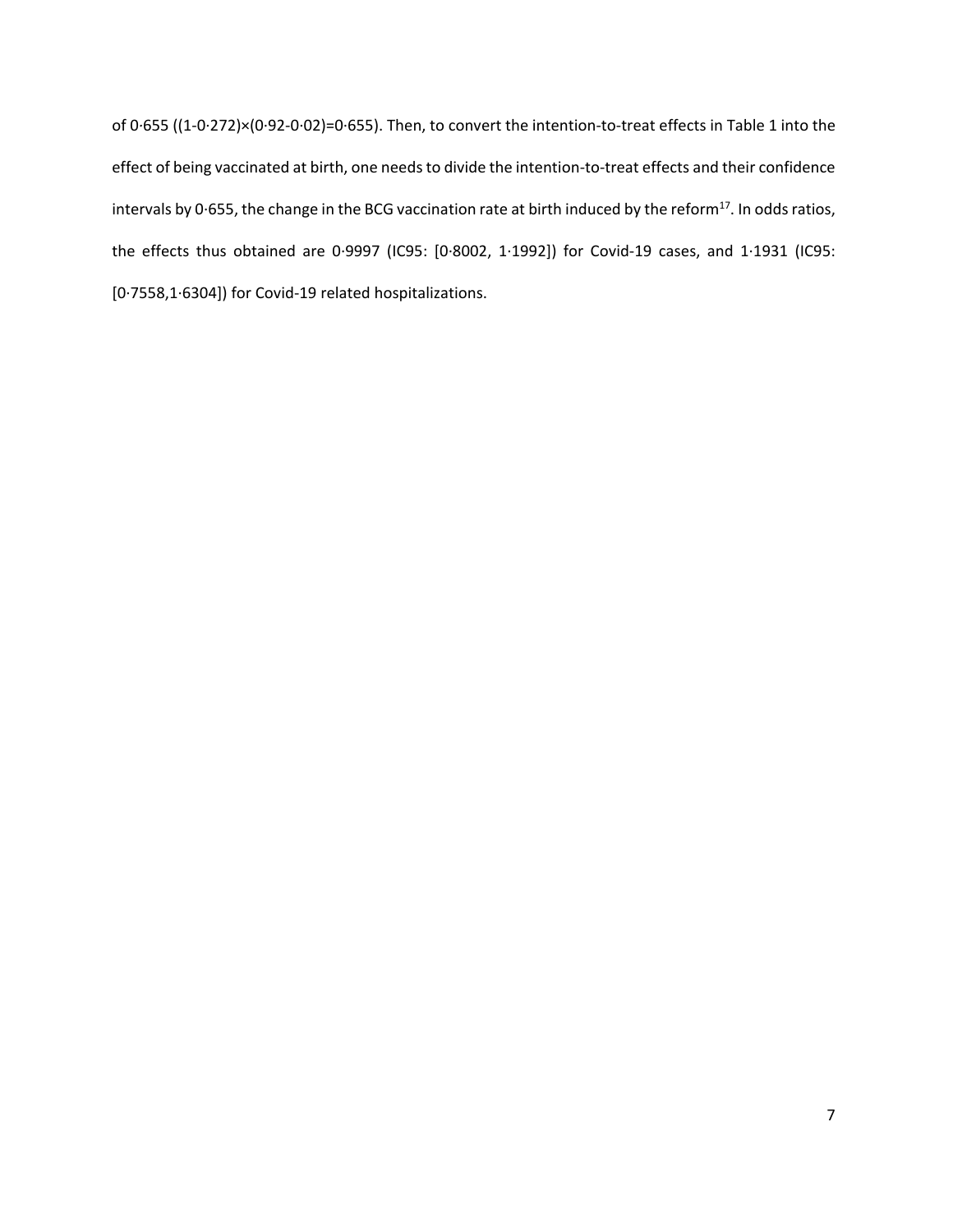## **Discussion**

In this study, we took advantage of a change in vaccination policy in Sweden to investigate the link between BCG vaccination in infancy and Covid-19 cases, hospitalizations and deaths, using a regression discontinuity approach.

Contrarily to most studies on the question, we compared Covid‐19 cases between two very similar groups of people from the same country. This allows us to get rid of all confounders linked to cross‐countries comparisons, and of confounders like sex or socio-economics status that are often present in observational studies that do not rely on a quasi‐experimental design, unlike ours. Another strength of this study is its statistical precision. Since we could gather nationwide data in a country where Covid‐19 rates are high, we are able to reject fairly small effects of the BCG vaccine. Achieving a comparable statistical precision in an RCT would require an unrealistically large sample. Even with a COVID‐19 hospitalization rate of 0∙5%, as among the elderly Swedish population, a randomized controlled trial that could reject BCG effects larger than 24% of the baseline hospitalization rate, as in our study, would require including around 15,000 participants.

While previous studies mostly addressed differences in BCG vaccination policies but did not account for differences in actual BCG coverage, we work with two populations with well documented and very different vaccination rates. The termination of the universal BCG vaccination program in Sweden had dramatic effects on the BCG coverage rate. Based on nationwide reports on the vaccination status of children below 7 sent to the National Bacteriological Laboratory in 1981, 92% of children born in 1974 got vaccinated, against 26% of those born in 1975, and less than 2% of those born between 1976 and 1980<sup>11</sup>. Among children born in 1975, most of the vaccinated children were born in the first quarter of the year, when the universal vaccination policy was still in place<sup>11</sup>. Prior to that, Sweden had already eliminated its revaccination program at 7 years of age in 1965. Sweden also stopped its revaccination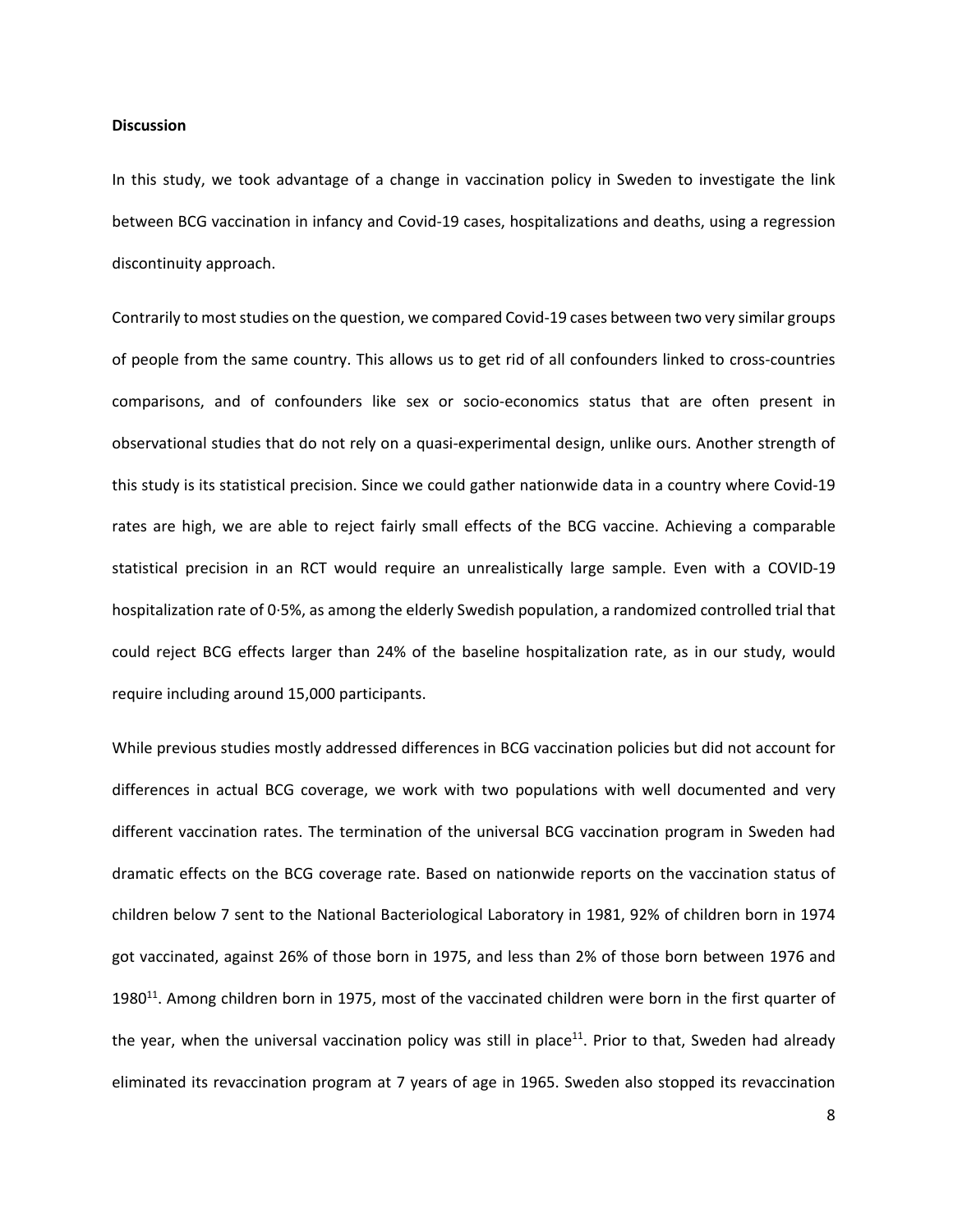program at 15 years of age in 1986, four years before the 1975 cohort turned 15 years old. Finally, Sweden stopped its vaccination program for conscripts in 1979, long before the 1975 cohort would do its military service<sup>18</sup>. Overall, children born before April 1st 1975 benefited from a BCG vaccination policy at birth, while children born after that did not benefit from any BCG vaccination policy.

This being said, there is a number of limitations to this work that one has to bear in mind. As in many other countries, Folkhälsomyndigheten's cases count probably underestimates the true number of cases, because it only includes cases confirmed by a laboratory test. Its deaths count probably underestimates the true number of COVID‐19 deaths as well, as it only includes deaths where a COVID‐19 diagnosis has been confirmed during the past 30 days. However, these limitations are common to all studies on this question and are unlikely to affect much the results.

Furthermore, RD estimates only apply to units close to the eligibility threshold. For instance, this study estimates the effect of universal BCG vaccination for individuals born around April 1st 1975, who are in their mid-forties during the COVID-19 pandemic. Even though some of the BCG protective effects tend to fade rather than increase over time<sup>19</sup>, it could still be the case that BCG vaccination at birth has larger effects against COVID‐19 on older than middle‐aged individuals. When it generalized BCG vaccination in the 1940s, Sweden simultaneously started vaccinating various age groups: newborns in 1943, children entering and leaving school in 1944, and military conscripts in 1945<sup>20</sup>. BCG vaccination rates are not available for cohorts born in the 1930s and 1940s, but it seems likely that the vaccination rate increased gradually, so BCG introduction in Sweden does not lend itself to an RD analysis. There may be other countries where BCG adoption policies in the 1940s and 1950s have created discontinuous changes in the vaccination rate of consecutive cohorts. Studying such policies would be extremely valuable.

Moreover, this study does not measure the COVID-19 immunity benefit conferred by a recent BCG vaccination, as individuals born just before Q2‐1975 were vaccinated 45 years ago. The RCTs currently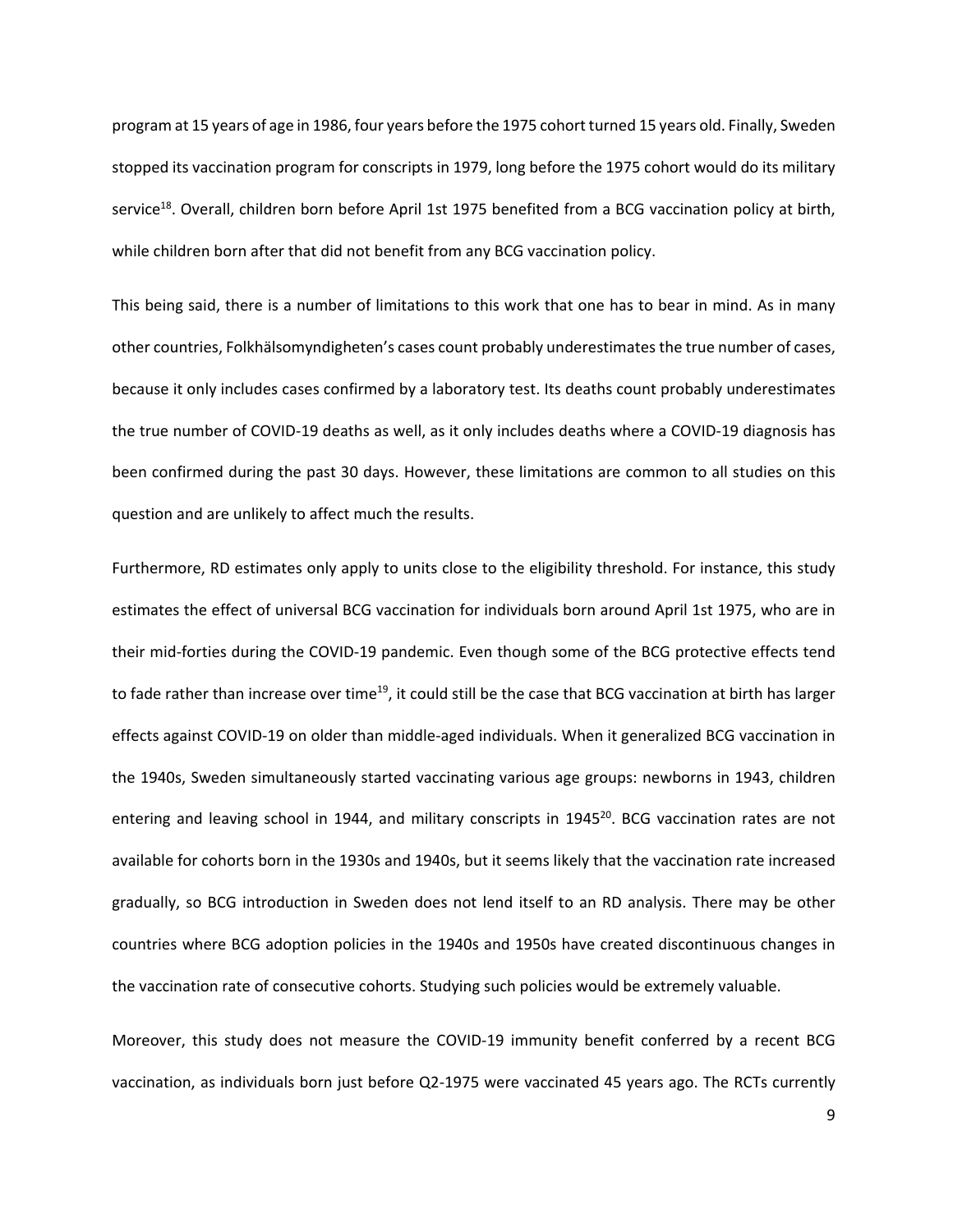underway will tell if the protective effect of a recent BCG vaccination differs from the effect measured in this study.

Overall, this study shows BCG vaccination at birth does not have a strong protective effect against COVID‐ 19. Thus, it seems that BCG childhood vaccination policies cannot account for the differences in the severity of the pandemic across countries, as had been hypothesized by prior studies $3,5,6$ . This advocates for a strict adherence to WHO's recommendation of the vaccine to infants outside of clinical trials<sup>21</sup>, and for restraint from starting new clinical trials on this question. The question is of particular importance for a vaccine whose lengthy production process regularly leads to worldwide shortages with dire consequences on children from country with high prevalence of tuberculosis<sup>22</sup>.

While RCTs will complement this study by measuring the effect of a recent vaccination, this study comes much before results of the RCTs will be made available, and with a greater precision. Finally, it exemplifies the potential of leveraging past medical policies and statistical techniques designed in the social sciences to answer current medical questions.

## **References**

- 1 Aaby P, Benn CS, Flanagan KL, *et al.* The non‐specific and sex‐differential effects of vaccines. *Nat Rev Immunol* 2020; published online May 27. DOI:10.1038/s41577‐020‐0338‐x.
- 2 Moorlag SJCFM, Arts RJW, van Crevel R, Netea MG. Non‐specific effects of BCG vaccine on viral infections. *Clin Microbiol Infect* 2019; **25**: 1473–8.
- 3 Miller A, Reandelar MJ, Fasciglione K, Roumenova V, Li Y, Otazu GH. Correlation between universal BCG vaccination policy and reduced morbidity and mortality for COVID‐19: an epidemiological study. *medRxiv* 2020; : 2020.03.24.20042937.
- 4 Riccò M, Gualerzi G, Ranzieri S, Bragazzi NL. Stop playing with data: there is no sound evidence that Bacille Calmette‐Guérin may avoid SARS‐CoV‐2 infection (for now). *Acta Biomed* 2020; **91**: 207–13.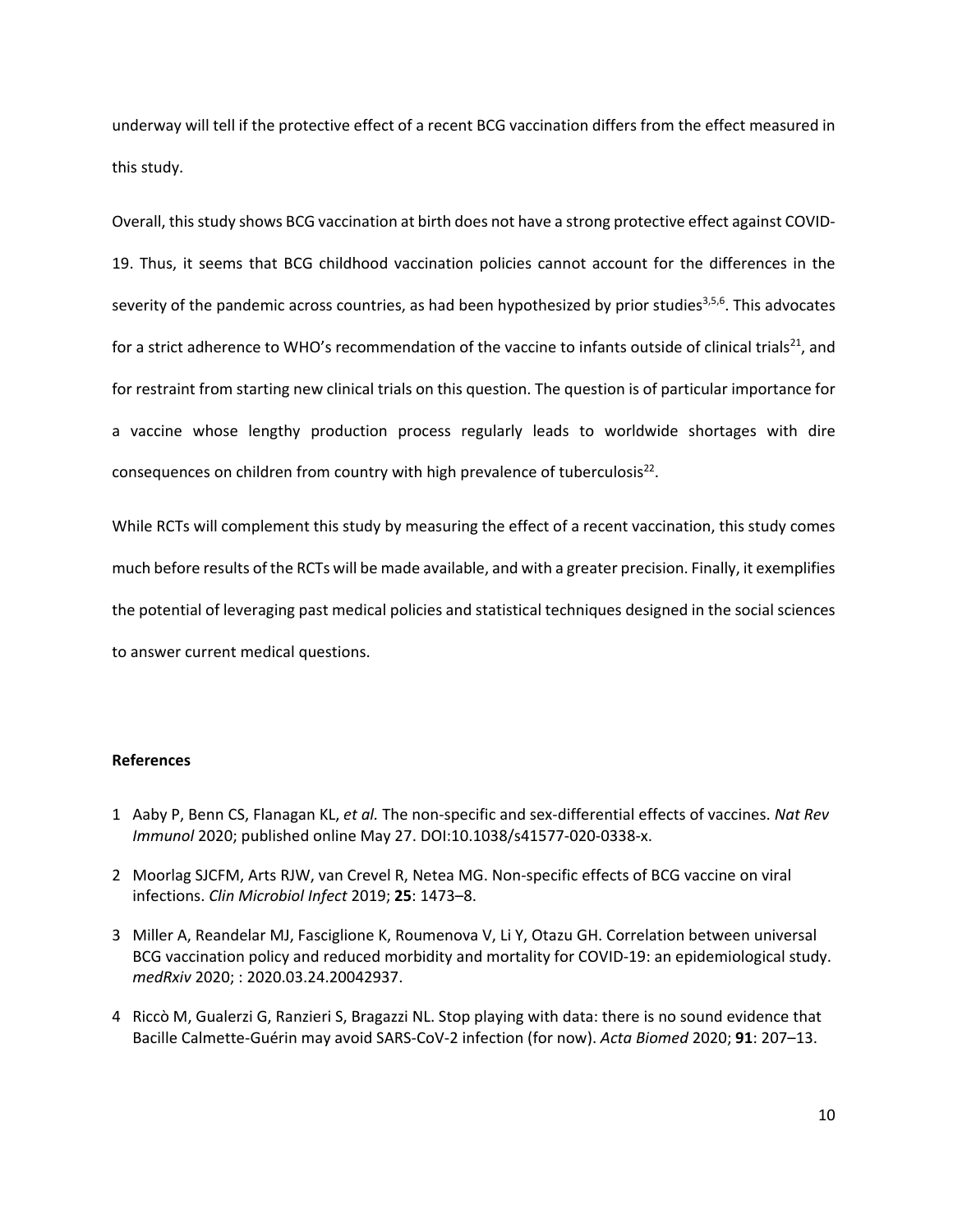- 5 Macedo A, Febra C. Relation between BCG coverage rate and COVID‐19 infection worldwide. *Med Hypotheses* 2020; **142**: 109816.
- 6 Ozdemir C, Kucuksezer UC, Tamay ZU. Is BCG vaccination affecting the spread and severity of COVID‐ 19? *Allergy* 2020; published online April 24. DOI:10.1111/all.14344.
- 7 Kumar J, Meena J. Demystifying BCG Vaccine and COVID‐19 Relationship. *Indian Pediatr* 2020; published online April 30.
- 8 Lee DS, Lemieux T. Regression Discontinuity Designs in Economics. *Journal of Economic Literature* 2010; **48**: 281–355.
- 9 COOK TD, WONG VC. Empirical Tests of the Validity of the Regression Discontinuity Design. *Annales d'Économie et de Statistique* 2008; : 127–50.
- 10 Hyytinen A, Meriläinen J, Saarimaa T, Toivanen O, Tukiainen J. When does regression discontinuity design work? Evidence from random election outcomes. *Quantitative Economics* 2018; **9**: 1019–51.
- 11 Romanus V, Svensson A, Hallander HO. The impact of changing BCG coverage on tuberculosis incidence in Swedish‐born children between 1969 and 1989. *Tuber Lung Dis* 1992; **73**: 150–61.
- 12 Folkhälsomyndigheten, Veckorapport om covid‐19, vecka 20, Tech. rep. Report, May 25th 2020. https://www.folkhalsomyndigheten.se/globalassets/statistik‐uppfoljning/smittsamma‐ sjukdomar/veckorapporter‐covid‐19/2020/covid‐19‐veckorapport‐vecka‐20‐final.pdf.
- 13 Imbens GW, Lemieux T. Regression discontinuity designs: A guide to practice. *Journal of Econometrics* 2008; **142**: 615–35.
- 14 Calonico S, Cattaneo MD, Titiunik R. Robust Nonparametric Confidence Intervals for Regression‐ Discontinuity Designs. *Econometrica* 2014; **82**: 2295–326.
- 15 Calonico S, Cattaneo MD, Titiunik R. Robust Data‐Driven Inference in the Regression‐Discontinuity Design. *The Stata Journal* 2014; **14**: 909–46.
- 16 Hollis S, Campbell F. What is meant by intention to treat analysis? Survey of published randomised controlled trials. *BMJ* 1999; **319**: 670–4.
- 17 Imbens GW, Angrist JD. Identification and Estimation of Local Average Treatment Effects. *Econometrica* 1994; **62**: 467–75.
- 18 Zwerling A, Behr MA, Verma A, Brewer TF, Menzies D, Pai M. The BCG World Atlas: a database of global BCG vaccination policies and practices. *PLoS Med* 2011; **8**: e1001012.
- 19 Nguipdop‐Djomo P, Heldal E, Rodrigues LC, Abubakar I, Mangtani P. Duration of BCG protection against tuberculosis and change in effectiveness with time since vaccination in Norway: a retrospective population‐based cohort study. *Lancet Infect Dis* 2016; **16**: 219–26.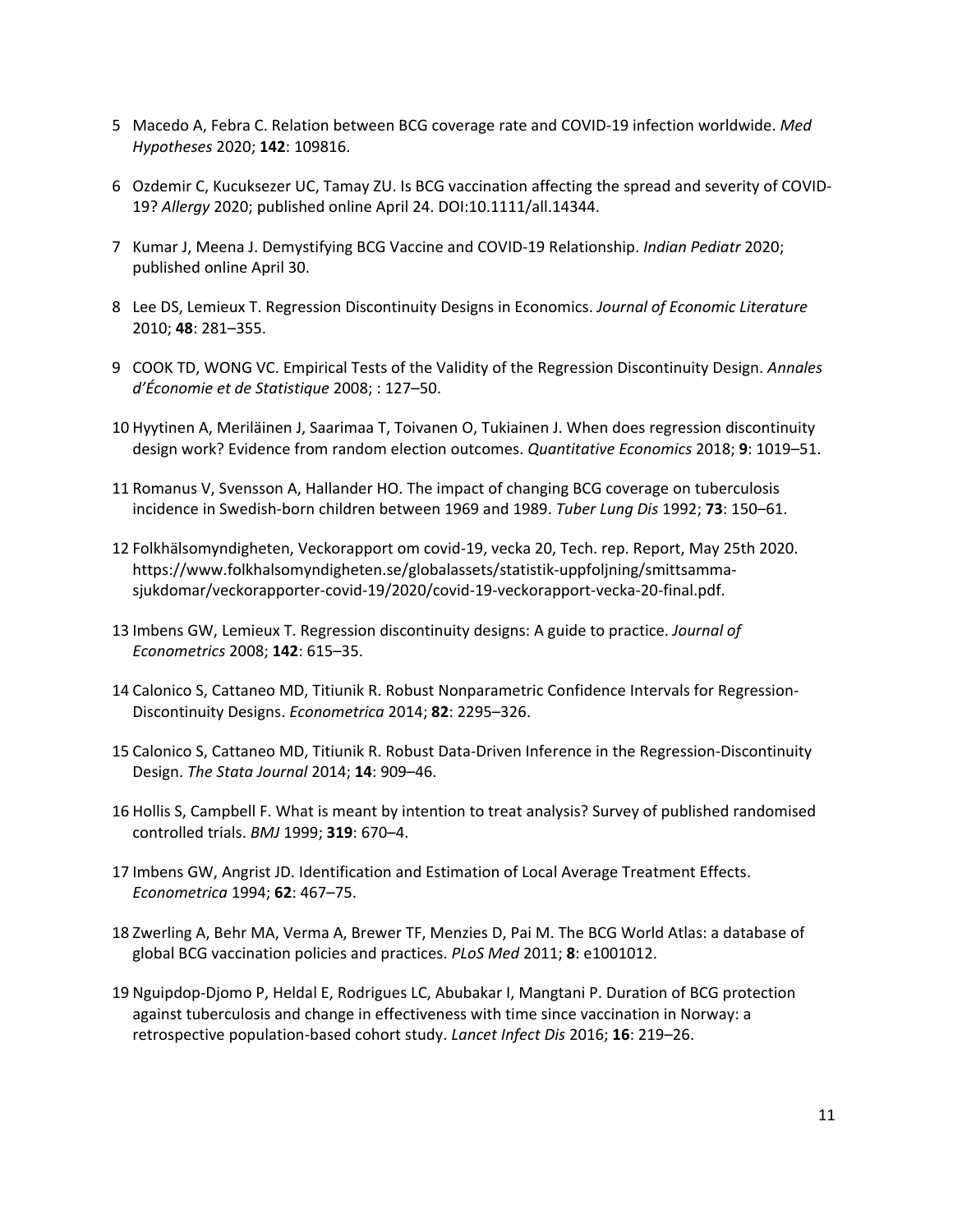- 20 Bjartveit K, Waaler H. Some evidence of the efficacy of mass BCG vaccination. *Bull World Health Organ* 1965; **33**: 289–319.
- 21 Bacille Calmette‐Guérin (BCG) vaccination and COVID‐19. https://www.who.int/news‐ room/commentaries/detail/bacille‐calmette‐guérin‐(bcg)‐vaccination‐and‐covid‐19 (accessed June 16, 2020).
- 22 du Preez K, Seddon JA, Schaaf HS, *et al.* Global shortages of BCG vaccine and tuberculous meningitis in children. *Lancet Glob Health* 2019; **7**: e28–9.

## **Acknowledgments**

We are grateful to Folkhälsomyndigheten, the Public Health Agency of Sweden, for providing the data used in this study and answering all our questions. We are also grateful to Martin Berlin, Johannes Haushofer, Jerker Jonsson, Ellen Lundqvist, Kyle Meng, Robert Östling, Andrew Oswald, Moa Rehn, and Gonzalo Vazquez‐Bare for their help.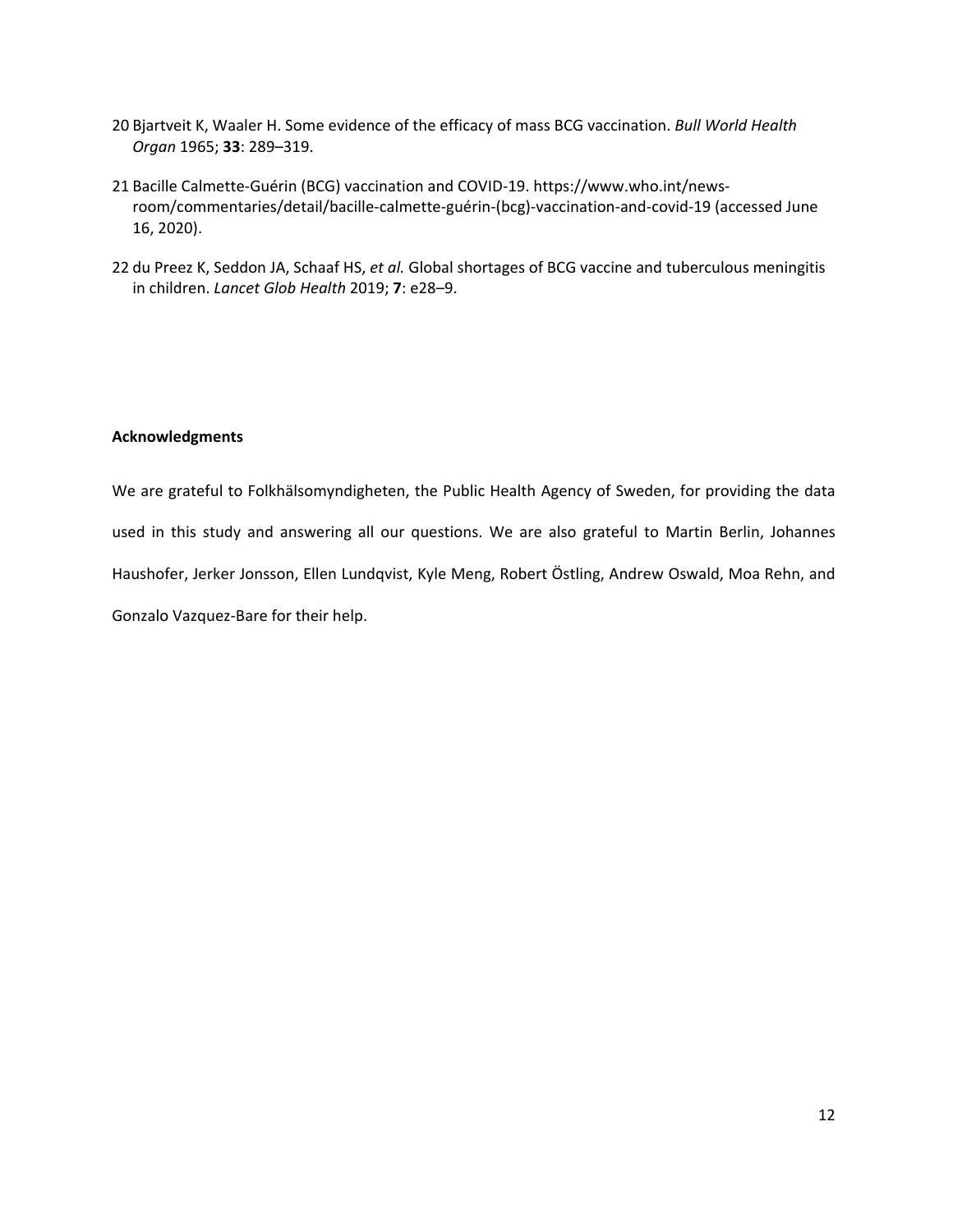**Tables** 

Table 1: Effect of BCG‐at‐birth policy on COVID‐19 outcomes, in 1975 Swedish cohort.

| Outcome                           | Average in  | Effect of BCG      | 95% confidence    |
|-----------------------------------|-------------|--------------------|-------------------|
|                                   | 1975 cohort | vaccination policy | Interval          |
|                                   | (1)         | (2)                | (3)               |
| Cases/1000 inhabitants            | 3.230       | $-0.002$           | $[-0.409, 0.405]$ |
| Hospitalizations/1000 inhabitants | 0.758       | 0.089              | $[-0.112, 0.291]$ |

*Notes*. This table reports the estimated effect of the BCG‐vaccination‐at‐birth policy on the COVID‐19 outcomes of the 1975 cohort in Sweden. The outcomes are the number of cases per 1000 inhabitants and the number of hospitalizations per 1000 inhabitants. For each outcome, its average among the 1975 cohort is shown in Column (1). The estimated effect of the BCG‐vaccination‐at‐birth policy is shown in Column (2), and the 95% confidence interval of this effect is shown in Column (3)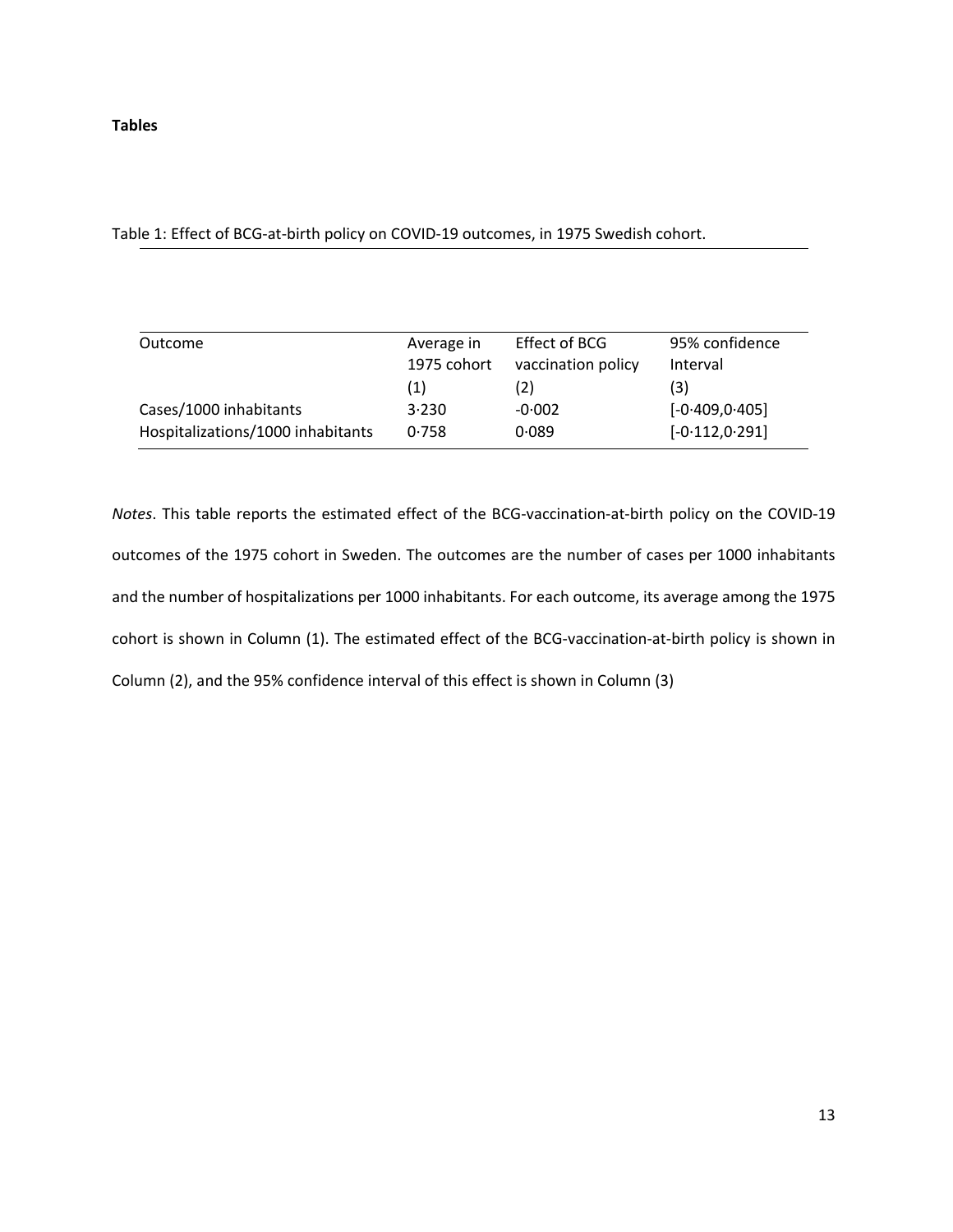



This figure shows the number of COVID‐19 cases per 1000 inhabitants per quarter of birth, from Q1‐1930 to Q4-2001. Q2-1975, when vaccination at birth was discontinued, is represented by the red vertical line.



**Figure 2**: Hospitalizations per 1000 inhabitants, per quarter of birth

This figure shows the number of COVID‐19 hospitalizations per 1000 inhabitants per quarter of birth, from Q1-1930 to Q4-1991. Q2-1975, when vaccination at birth was discontinued, is represented by the red vertical line.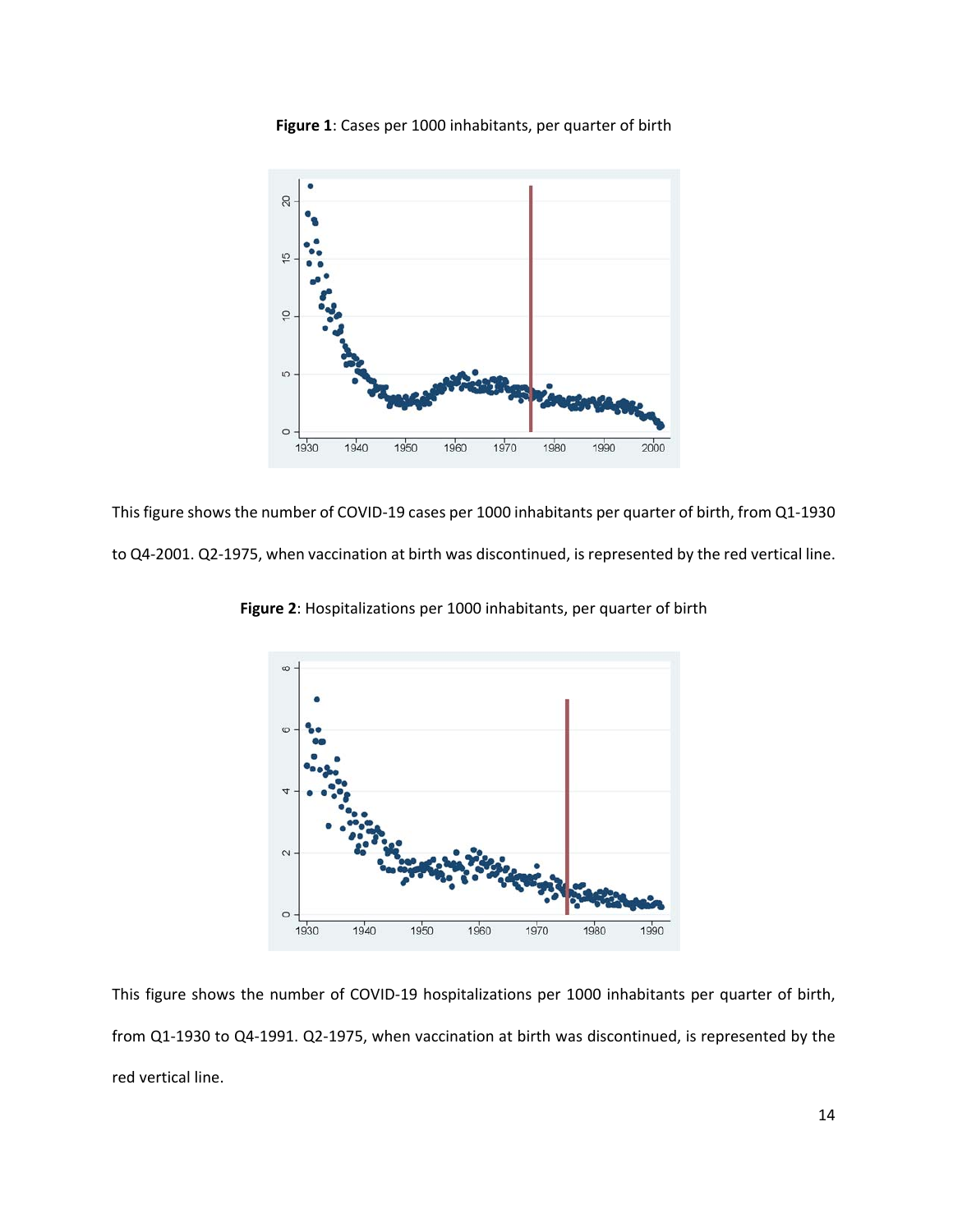

**Figure 3**: Deaths per 1000 inhabitants, per groups of 3 years of birth

This figure shows the number of COVID-19 deaths per 1000 inhabitants per groups of 3 yearly birth cohorts, from birth cohorts 1960‐1961‐1962 to birth cohorts 1978‐1979‐1980. 1975, when vaccination at birth was discontinued, is represented by the red vertical line.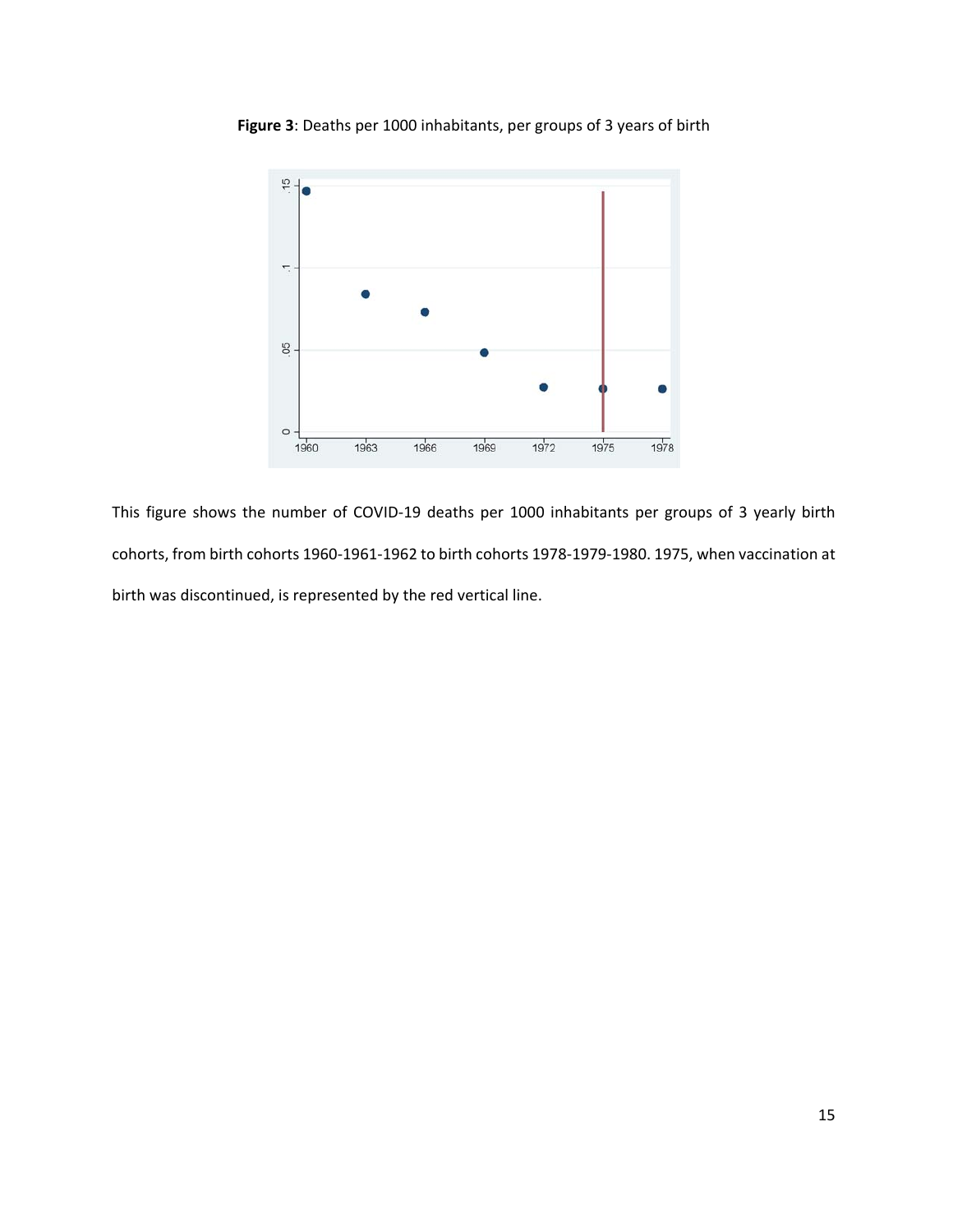## **Supplementary materials**

## Table 1

| Raw<br>variables         | $\mathbf{1}$ | <b>QBC Cases</b>                                  | number of reported COVID-19 cases per quarterly birth cohort (QBC),      |
|--------------------------|--------------|---------------------------------------------------|--------------------------------------------------------------------------|
|                          |              |                                                   | from Q1-1930 to Q4-2001                                                  |
|                          | 2            | <b>QBC Hospitalizations</b>                       | number of reported COVID-19 cases that led to an hospitalization at      |
|                          |              |                                                   | diagnosis per QBC, from Q1-1930 to Q4-1991                               |
|                          | 3            | <b>3-YBC Deaths</b>                               | Number of reported COVID-19 deaths, by groups of three yearly birth      |
|                          |              |                                                   | cohorts (YBC), from YBC 1930-1931-1932 to YBC 1978-1979-1980             |
|                          | 4            | <b>YBC Population</b>                             | Sweden's population by YBC, from YBC 1930 to YBC 2001, as of             |
|                          |              |                                                   | December 31st 2019.                                                      |
|                          | 5            | <b>Percentage of YBC births</b>                   | For each YBC from 1930 to 2001, the percentage of births that took       |
|                          |              | per QBC                                           | place in Q1, Q2, Q3, and Q4.                                             |
| Constructed<br>variables | 1            | <b>QBC Population</b>                             | for each QBC from Q1-1930 to QBC Q4-2001, the Swedish population         |
|                          |              |                                                   | in that QBC is defined as YBC Populationx the percentage of that         |
|                          |              |                                                   | year's births that took place in the quarter under consideration (Raw    |
|                          |              |                                                   | Variable 5)                                                              |
|                          | 2            | Cases per 1,000<br>inhabitants                    | for each QBC from Q1-1930 to QBC Q4-2001, the number of COVID-           |
|                          |              |                                                   | 19 cases by 1000 inhabitants is defined as QBC Cases/QBC                 |
|                          |              |                                                   | Population×1, 000.                                                       |
|                          | 3            | <b>Hospitalizations per</b><br>1,000 inhabitants: | for each QBC from Q1-1930 to QBC Q4-1991, the number of COVID-           |
|                          |              |                                                   | 19 hospitalizations at diagnosis by 1000 inhabitants is defined as QBC   |
|                          |              |                                                   | Hospitalizations/QBC Population×1, 000.                                  |
|                          |              |                                                   | for each group of three YBCs from YBC 1930-1931-1932 to YBC 1978-        |
|                          | 4            | Deaths per 1,000                                  | 1979-1980, the number of COVID-19 deaths by 1000 inhabitants is          |
|                          |              | inhabitants                                       | defined as 3-YBC Deaths/ $(\Sigma$ YBC Population), where YBC Population |
|                          |              |                                                   | is summed across the three YBCs under consideration.                     |